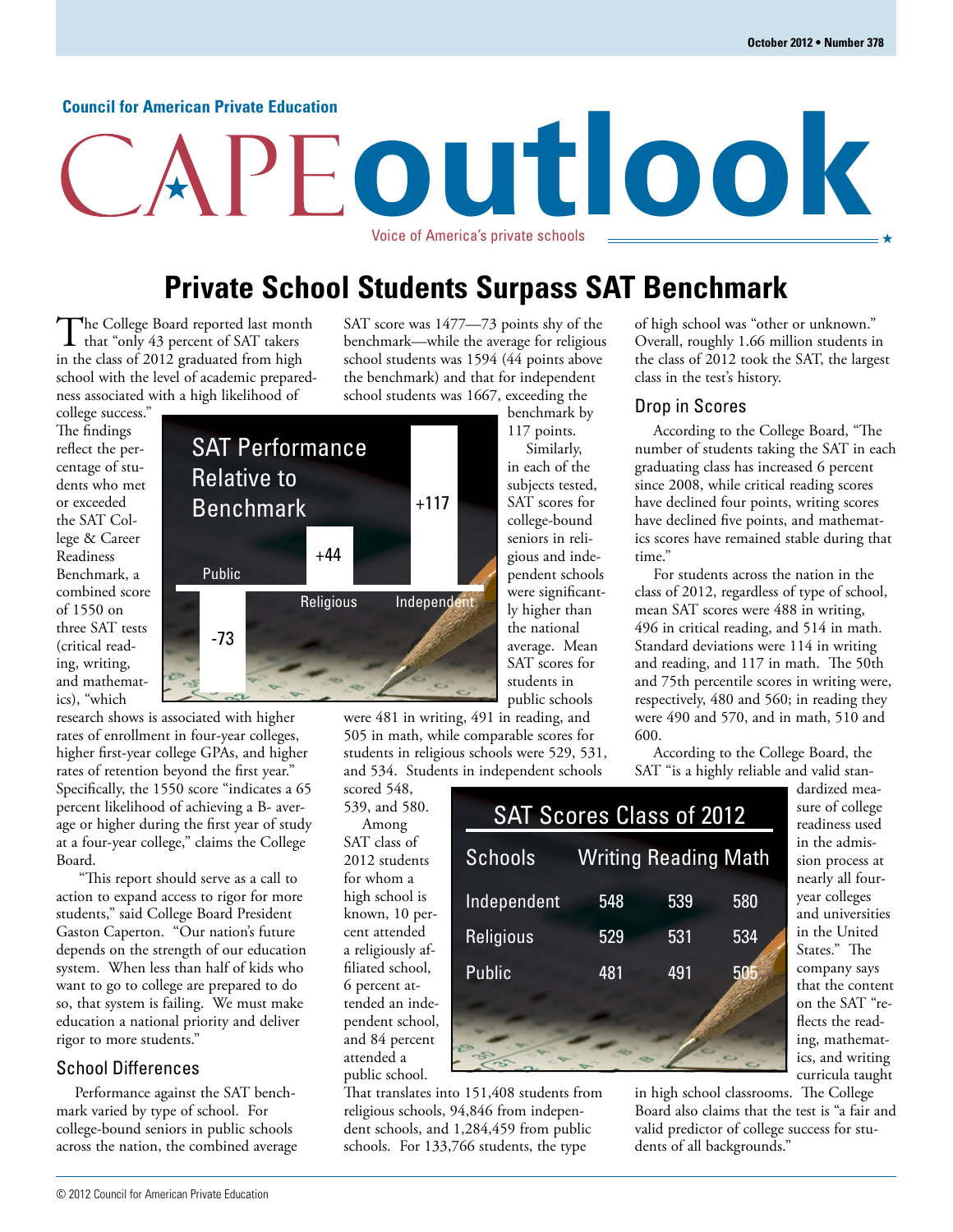## CAPE

**CAPE** member organizations: Agudath Israel of America

American Montessori Society

Association Montessori International–USA

Association of Christian Schools International

Association of Christian Teachers and Schools

Association of Waldorf Schools of N.A.

Christian Schools International

Evangelical Lutheran Church in America

Friends Council on Education

Lutheran Church–Missouri Synod

National Association of Episcopal Schools

National Association of Independent Schools

National Catholic Educational Association

National Christian School Association

Oral Roberts University Educational Fellowship

Seventh-day Adventist Board of Education

United States Conference of Catholic Bishops

Wisconsin Evangelical Lutheran Synod Schools

33 Affiliated State Organizations

a coalition of national associations serving private schools K-12 Executive Director: Joe McTighe

**Outlook is published monthly (September to June) by CAPE. An annual subscription is \$35. ISSN 0271-1451**

13017 Wisteria Drive #457 Germantown, MD 20874 (tel) 301-916-8460 (fax) 301-916-8485 (email) cape@capenet.org

#### **www.capenet.org**

## **Private School Students Exceed National Average in Writing**

In the age of image sharing, text messaging, and Facebook, are students able to write a readable paragraph? The federal government last month released results from an assessment of the writing skills of the nation's students, and the findings were mixed.

According to the National Assessment of Educational Progress (NAEP) Writing 2011 report, 80 percent of eighth-grade students across the nation scored at or above the Basic level of achievement, denoting "partial mastery of the

prerequisite skills and knowledge fundamental for proficient work," but only 27 percent scored at or above the Proficient level, demonstrating "solid academic performance."

#### Varied Results

Results varied by type of school. Ninety-two percent of

private school students and 79 percent of public school students scored at the Basic level or higher. Forty-one percent of private school students and 26 percent of public school students scored at or above the Proficient level (see chart).

On the test's 300-point measurement scale, with the mean set at 150 and a standard deviation of 35, the average score for eighth-grade students in private schools was 164, while that for students in public schools was 149. By way of reference, the 50th percentile score for the nation

#### **continued from page 3**

absolutely do that." He urged the private school community to "challenge us hard as we think about that."

On the waiver issue, the secretary said he wanted to pursue that matter "off-line," saying there should be a "thoughtful conversation" on the topic with key staff.

#### Lots of Frustration

Nathan Diament told the secretary that the private school community is feeling "a lot of frustration" when it comes to the implementation of federal education programs. He called on the department to identify "clear best practice models" and "real metrics" to demonstrate what equitable participation is supposed to look like. Diament also urged the department to require transparency from states and districts on how much money should be set aside for private school services, the cost of those services, and

was 151; the 75th percentile score was 175, and the score at the 25th percentile was 127.

#### Groundbreaking

The 2011 writing assessment was groundbreaking in that for the first time ever, NAEP used computers to measure writing proficiency. In keeping with the new assessment, the National Assessment Governing Board, which establishes policy for NAEP, defined writing as "a complex, multifaceted and purposeful act of

> communication that is accomplished in a variety of environments, under various constraints of time, and with a variety of language resources and technological tools."

"The pace of written communication in today's environment reflects the transition to an

information-based economy built on complexity and efficiency," said David P. Driscoll, chairman of the Governing Board. "The Nation's Report Card's new computer-based design captures students' ability to respond clearly and accurately in real-world, on-demand situations and allows NAEP to collect information about how students use technology in developing and editing their writing. These data tell us how well students are writing using the technology they will have in higher education and the workplace."

how funds are spent. As a third point, Diament said there should be oversight by the department with consequences in order to ensure equitable services. For starters, he suggested that the next round of Race to the Top funding should include a criterion regarding the successful implementation of equitable services. Summarizing his message, Diament said clear best practice models, transparency, and oversight with consequences "could really move the ball down the field in a way that is meaningful to our schools and our children."

Secretary Duncan called Diament's points "great suggestions." He said the department should work on "coming up with the right metrics and transparency" and said the responsibility for oversight "is totally on us." Urging the private school community to keep pushing hard on that point, Duncan said, "The lack of transparency, the lack of accountability is not acceptable."

The The The Suriting 2011 Nation's **Report Card** Percent of Students at or Above Proficient Private Schools - 41%

Public Schools - 26%



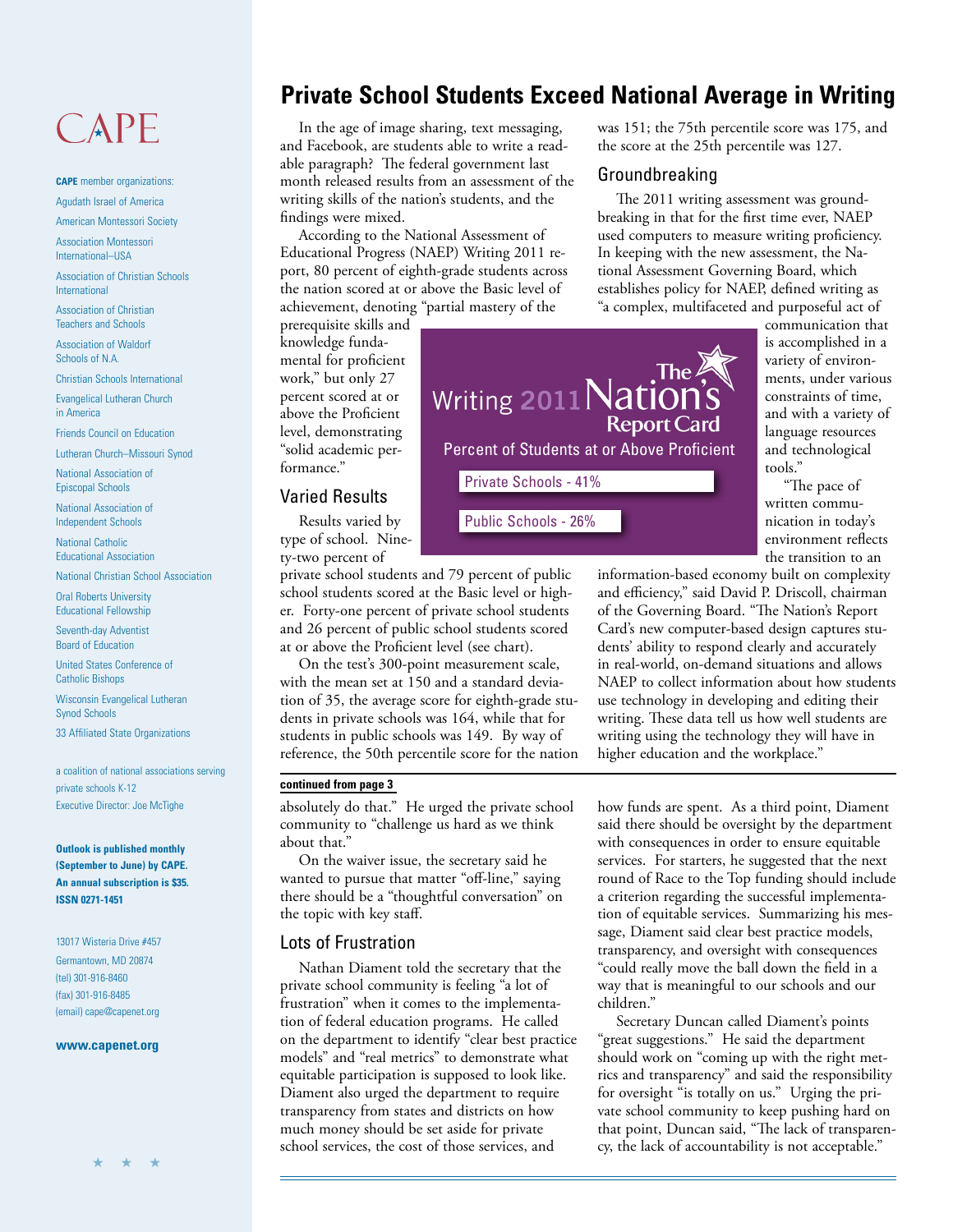### **Secretary Duncan Meets with Private School Leaders**

It's common knowledge that U.S. Secretary of Education Arne Duncan is a basketball diehard. He co-captained the varsity team at Harvard (where he graduated *magna cum laude*) and even played professionally in Australia for several years. But participants at the U.S. Department of Education's annual conference for private school leaders September 27 learned a fresh piece of Duncan basketball trivia. Despite his 6-foot-4-inch height, he doesn't tend to jump

high and dunk during games. "I would love to jump high; I just can't do it….It just didn't quite happen for me," said the secretary.

Duncan also shared some other personal particulars. He reminded the group that he himself attended a private school growing up and "received an amazing worldclass education" that "shaped me profoundly." Noting the

"night and day" difference in quality between the education he receive and the one afforded less fortunate children residing just a short distance from his neighborhood, Duncan said the disparity "is why I do this work." He added, "What I just desperately want for this country is for every single child to have a chance to go to a great school—public, private, nonprofit, faithbased. We just need a lot more good schools in this country and a lot less bad schools." The secretary called for collaboration between the public and private sectors in pursuit of the point where "every single child in this country is given a great education."

#### Three Interlocutors

In a forum suggestive of a television news panel, Duncan dialogued on stage with three interlocutors: Robert Witt, executive director of the Hawaii Association of Independent Schools; Sr. Dale McDonald, director of public policy at the National Catholic Educational Association, and Nathan Diament, executive director for public policy at the Union of Orthodox Jewish Congregations.

Saying that innovation is the "responsibility of private education," Robert Witt invited Secretary Duncan to consider the potential for change that might exist when public and

private schools work together. He announced the upcoming formation of a new coalition, the National Network of Schools in Partnership, in which private schools will pair up with public schools to advance educational equity through innovation. Witt invited Secretary Duncan to leverage department resources to boost the coalition's work.

The secretary said the new entity has "potentially huge positive implications for the country,"

and added, "Whatever I can do to help, count me in."

#### Three Problems

Sr. Dale McDonald outlined three problems surrounding the equitable participation of private school students in federal education programs, explaining that all three could be addressed through regulations or guidance issued by the Department of Education.

U.S. Education Secretary Arne Duncan stays low in the 2012 Sprint NBA All-Star Celebrity Game. Official Department of Education photo by Paul Wood.

> The first problem is that the department has decided that funds for certain set-asides in Title I are to be carved out by districts before they calculate funds for equitable services to private school students. The upshot has been a "great diminishment in the ability of our students to participate," said McDonald.

> A related problem is that the department's new waivers program for the Elementary and Secondary Education Act renders equitable services for private school students dependent on how districts decide to use certain freed-up funds. By way of example, if a district uses such funds for its focus schools, those funds are exempt from the requirements of equitable participation.

The third issue is that sometimes the department creates discretionary programs outside the realm of equitable participation. McDonald urged the secretary to involve the Office of Non-Public Education when designing new programs and to presume that private school students should be included to the extent allowed by the law and the U.S. Constitution.

Secretary Duncan responded that the creation of new programs to which private school students have access "makes a lot of sense to me," adding, "There is no question we should

**continued on page 2**

## **Choice Advocates**

★ ★ ★

Two interesting school-choice developments unfolded last month.

First, actress Viola Davis (Doubt, The Help, Won't Back Down) offered a succinct and impassioned case for choice during an interview with Jay Leno on The Tonight Show. In her own words:

"I am a parent. And as a parent, I have a child and I know that the only way she's going to get a part of the American Dream is through education. And so if that great education is a public school, I'm going to send my kid to the public school. If that great education is a charter school, I'm going to send my kid to a charter school. If it's a private school, I'll send her to a private school. I think that it's about wanting do what's best for your kid."

A video clip is available at [<www.capenet.org/new.html>.](http://www.capenet.org/new.html)

Second, the American Center for School Choice (ACSC) established an ecumenical Commission on Faith-based Schools. According to a news release, the immediate tasks of the commission are to: "1) expand public understanding and appreciation of the role of faith-based schools in American education, especially in low-income communities; and, 2) address the need for expanding publicly funded school choice to increase a family's ability to choose from among a full range of options, including a faith-based school."

"It is essential that the right and freedom of parents to choose the best education for their children be recognized, and we believe this commission will make an important contribution toward that goal," said Peter Hanley, ACSC's executive director.

"Faith based schools are precious assets, not only for the families they serve, but for the nation. Families have a right to choose faith based schools, and a wise nation should support their choice," said Michael Guerra, chairman of the commission.

★ ★ ★